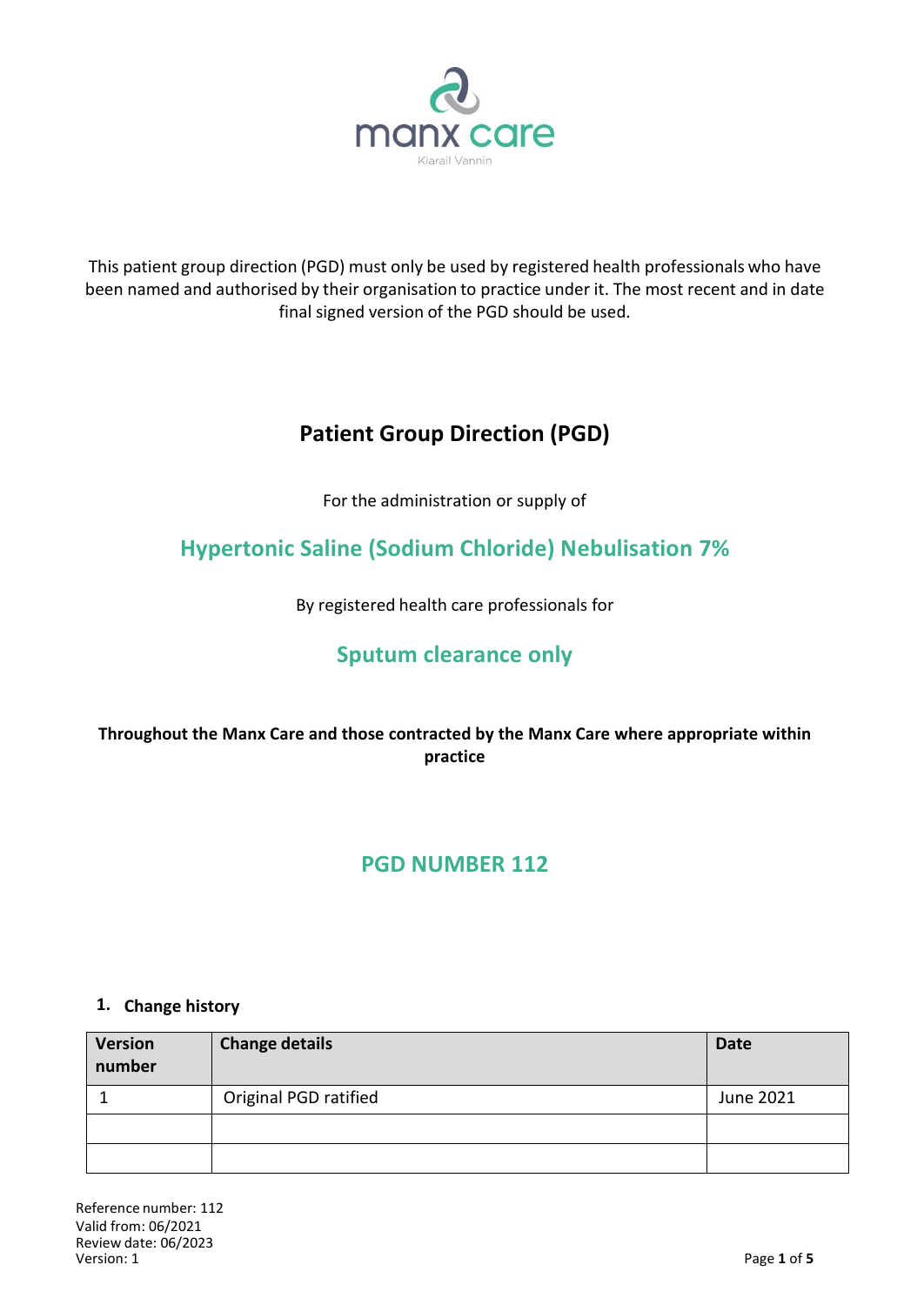### **2. Medicines practice guideline 2:** *Patient group directions*

Refer to the relevant sections of NICE medicines practice guideline 2: *Patient group directions* as stated in the blank template notes. For further information about PGD signatories, see the NHS and Manx Care PGD website FAQs

#### **3. PGD development**

Refer to the NICE PGD competency framework for people developing PGDs

| Job Title & organisation           | <b>Name</b> | Signature | <b>Date</b> |
|------------------------------------|-------------|-----------|-------------|
| Author of the PGD                  |             |           |             |
| Member of the PGD<br>working group |             |           |             |

#### **4. PGD authorisation**

Refer to the NICE PGD competency framework for people authorising PGDs

| <b>Job Title</b>                                             | <b>Name</b> | Signature | <b>Date</b> |
|--------------------------------------------------------------|-------------|-----------|-------------|
| <b>Medical Director</b>                                      |             |           |             |
| Chief Pharmacist/<br><b>Pharmaceutical Adviser</b>           |             |           |             |
| Senior Paramedic                                             |             |           |             |
| Director of Nursing                                          |             |           |             |
| <b>GP Adviser</b>                                            |             |           |             |
| Senior Microbiologist<br>(if PGD contains<br>antimicrobials) |             |           |             |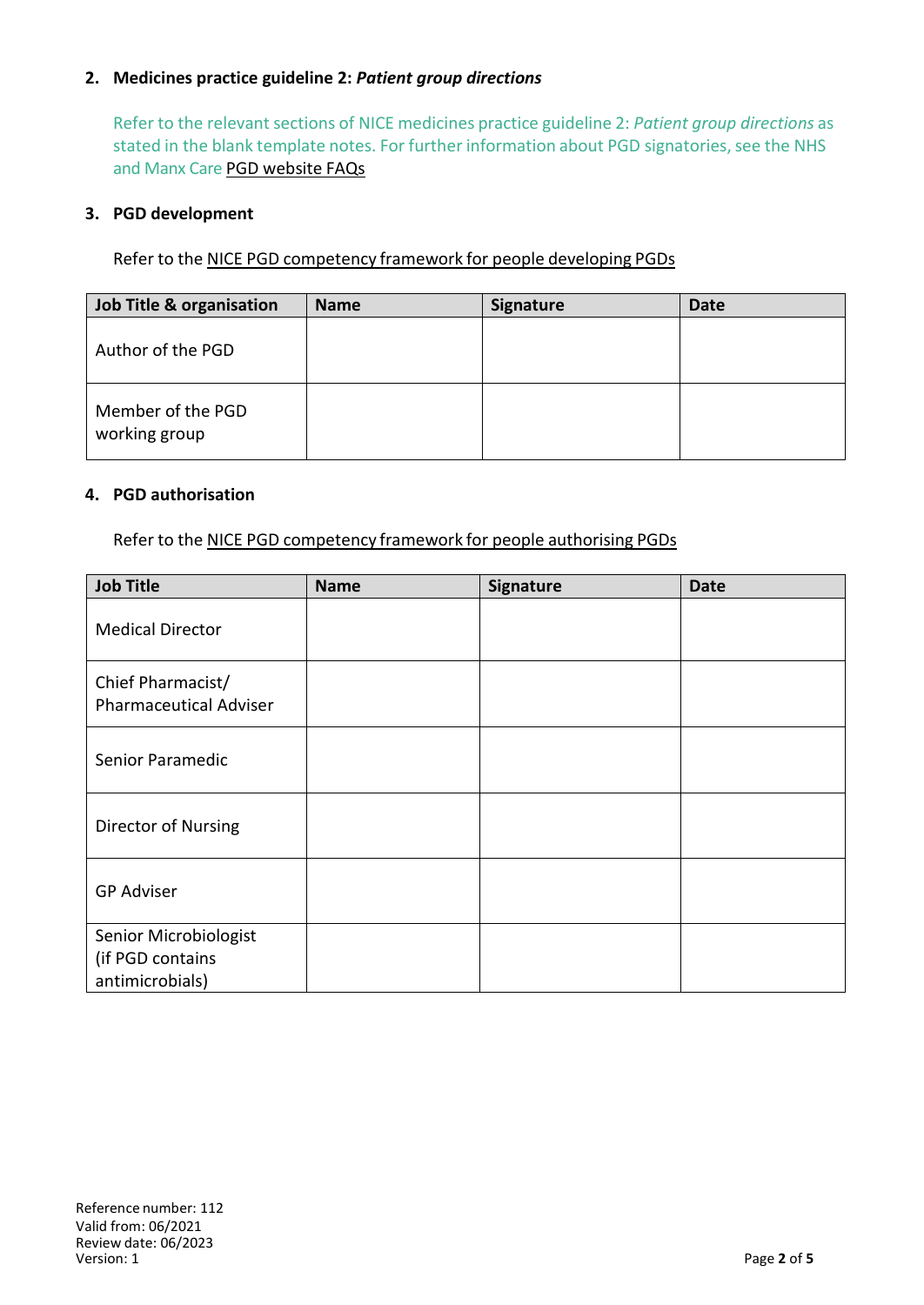### **5. PGD adoption by the provider**

Refer to the NICE PGD competency framework for people authorising PGDs

| Job title and<br>organisation | <b>Signature</b> | <b>Date</b> | Applicable or not<br>applicable to area |
|-------------------------------|------------------|-------------|-----------------------------------------|
|                               |                  |             |                                         |

#### **6. Training and competency of registered healthcare professionals, employed or contracted by the Manx Care, GP practice or Hospice**

Refer to the NICE PGD competency framework for health professionals using PGDs

|                                                        | Requirements of registered Healthcare professionals working<br>under the PGD                                                                                                                                                                                                                                                                  |
|--------------------------------------------------------|-----------------------------------------------------------------------------------------------------------------------------------------------------------------------------------------------------------------------------------------------------------------------------------------------------------------------------------------------|
| <b>Qualifications and</b><br>professional registration | Registered healthcare professionals, working within or<br>contracted by the Manx Care, GP practice or Hospice who are<br>permitted staff groups outlined within the current PGD policy<br>Pharmacists must be practising in Manx Care authorised<br>premises i.e. contracted pharmacy premises                                                |
| <b>Initial training</b>                                | Knowledge of current guidelines and the administration of the<br>$\bullet$<br>drug specified in this PGD/BNF and of the inclusion and<br>exclusion criteria<br>Training which enables the practitioner to make a clinical<br>assessment to establish the need for the medication covered by<br>this PGD<br>Local training in the use of PGD's |
| Competency                                             | Staff will be assessed on their knowledge of drugs and clinical                                                                                                                                                                                                                                                                               |
| assessment                                             | assessment as part the competency framework for registered health<br>professionals using PGD's                                                                                                                                                                                                                                                |
| <b>Ongoing training and</b>                            | The registered health care professionals should make sure they are                                                                                                                                                                                                                                                                            |
| competency                                             | aware of any changes to the recommendations for this medication;                                                                                                                                                                                                                                                                              |
|                                                        | it is the responsibility of the registered health care professionals to                                                                                                                                                                                                                                                                       |
|                                                        | keep up to date with continuing professional development. PGD                                                                                                                                                                                                                                                                                 |
|                                                        | updates will be held every two years                                                                                                                                                                                                                                                                                                          |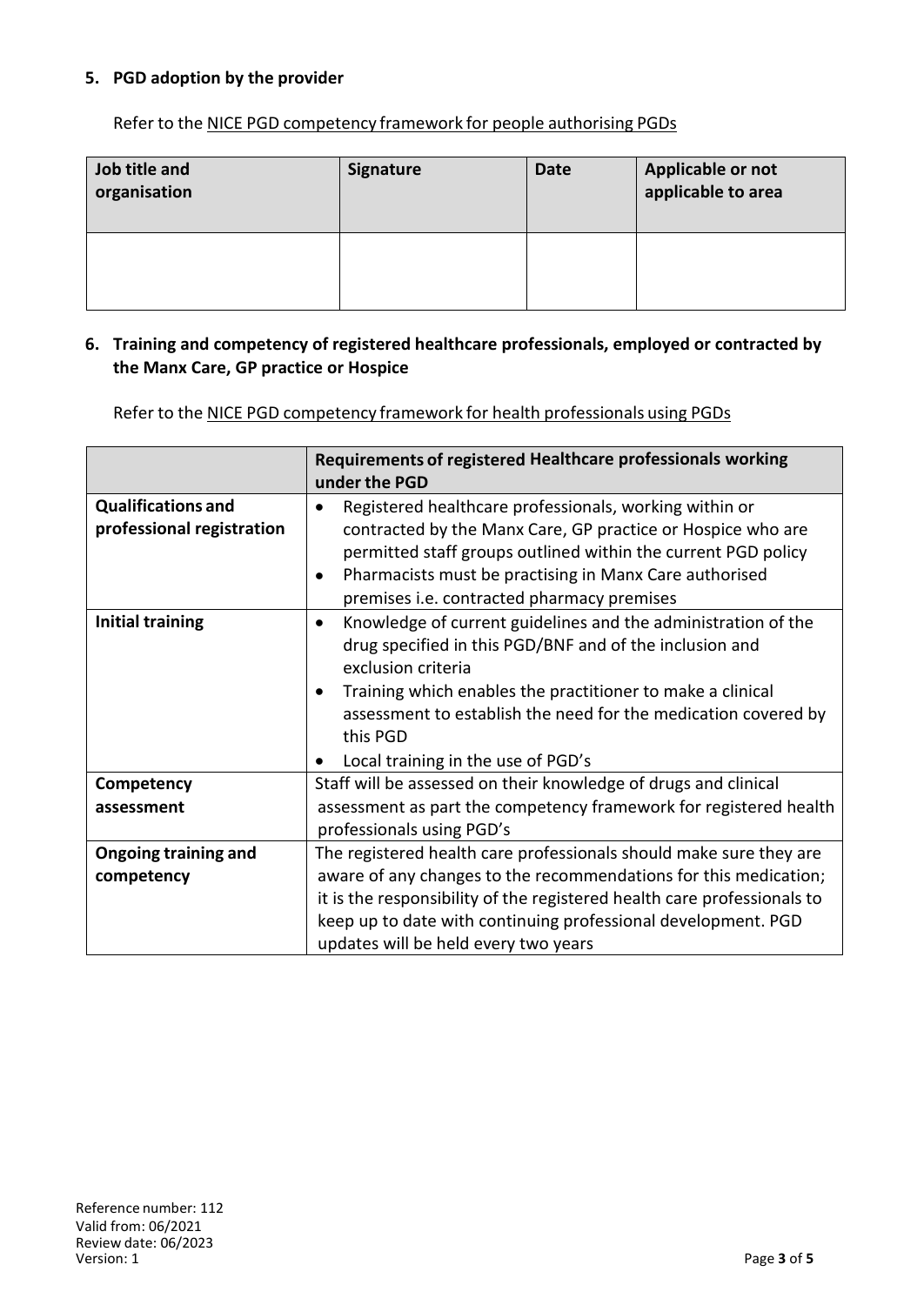## **7. Clinical Conditions**

| <b>Clinical condition or</b>     | Sputum clearance only                                                               |  |
|----------------------------------|-------------------------------------------------------------------------------------|--|
| situation to which this          |                                                                                     |  |
| <b>PGD applies</b>               |                                                                                     |  |
| <b>Inclusion criteria</b>        | Patients aged 16 years or over                                                      |  |
| <b>Exclusion criteria</b>        | Patients under 16 years<br>$\bullet$                                                |  |
|                                  | Patients with known bronchospasm<br>$\bullet$                                       |  |
|                                  | Patients with haemoptysis or recent haemoptysis<br>$\bullet$                        |  |
|                                  | Allergy or hypersensitivity to Sodium Chloride                                      |  |
| <b>Cautions (including any</b>   | None                                                                                |  |
| relevant action to be            |                                                                                     |  |
| taken)                           |                                                                                     |  |
| <b>Arrangements for referral</b> | Patient should be referred to a more experienced clinical                           |  |
| for medical advice               | practitioner for further assessment                                                 |  |
| Action to be taken if            | Patient should be referred to a more experienced clinical                           |  |
| patient excluded                 | practitioner for further assessment                                                 |  |
| Action to be taken if            | A verbal explanation should be given to the patient on: the need                    |  |
| patient declines                 | for the medication and any possible effects or potential risks                      |  |
| treatment                        | which may occur as a result of refusing treatment                                   |  |
|                                  | This information must be documented in the patients' health<br>$\bullet$<br>records |  |
|                                  | Any patient who declines care must have demonstrated capacity                       |  |
|                                  | to do so                                                                            |  |
|                                  | Where appropriate care should be escalated                                          |  |

### **8. Details of the medicine**

| Name, form and strength    | Hypertonic Saline (Sodium Chloride) nebulisation 7%                      |
|----------------------------|--------------------------------------------------------------------------|
| of medicine                |                                                                          |
| Legal category             | Prescription Only Medicine (POM)                                         |
| Indicate any off-label use | None                                                                     |
| (if relevant)              |                                                                          |
| Route/method of            | Inhaled via nebuliser                                                    |
| administration             |                                                                          |
| Dose and frequency         | 4ml twice a day                                                          |
| <b>Quantity to be</b>      | Administered: as per dose                                                |
| administered and/or        | <b>Supplied</b> : 1 original pack (60 x 4ml vials 7% Hypertonic Saline)  |
| supplied                   |                                                                          |
| <b>Maximum or minimum</b>  | Administered: 2 doses                                                    |
| treatment period           | Supplied: 1 original pack                                                |
| <b>Storage</b>             | Do not store above 25°C                                                  |
| <b>Adverse effects</b>     | <b>Bronchospasm</b>                                                      |
| Records to be kept         | The administration of any medication given under a PGD must<br>$\bullet$ |
|                            | be recorded within the patient's medical records                         |